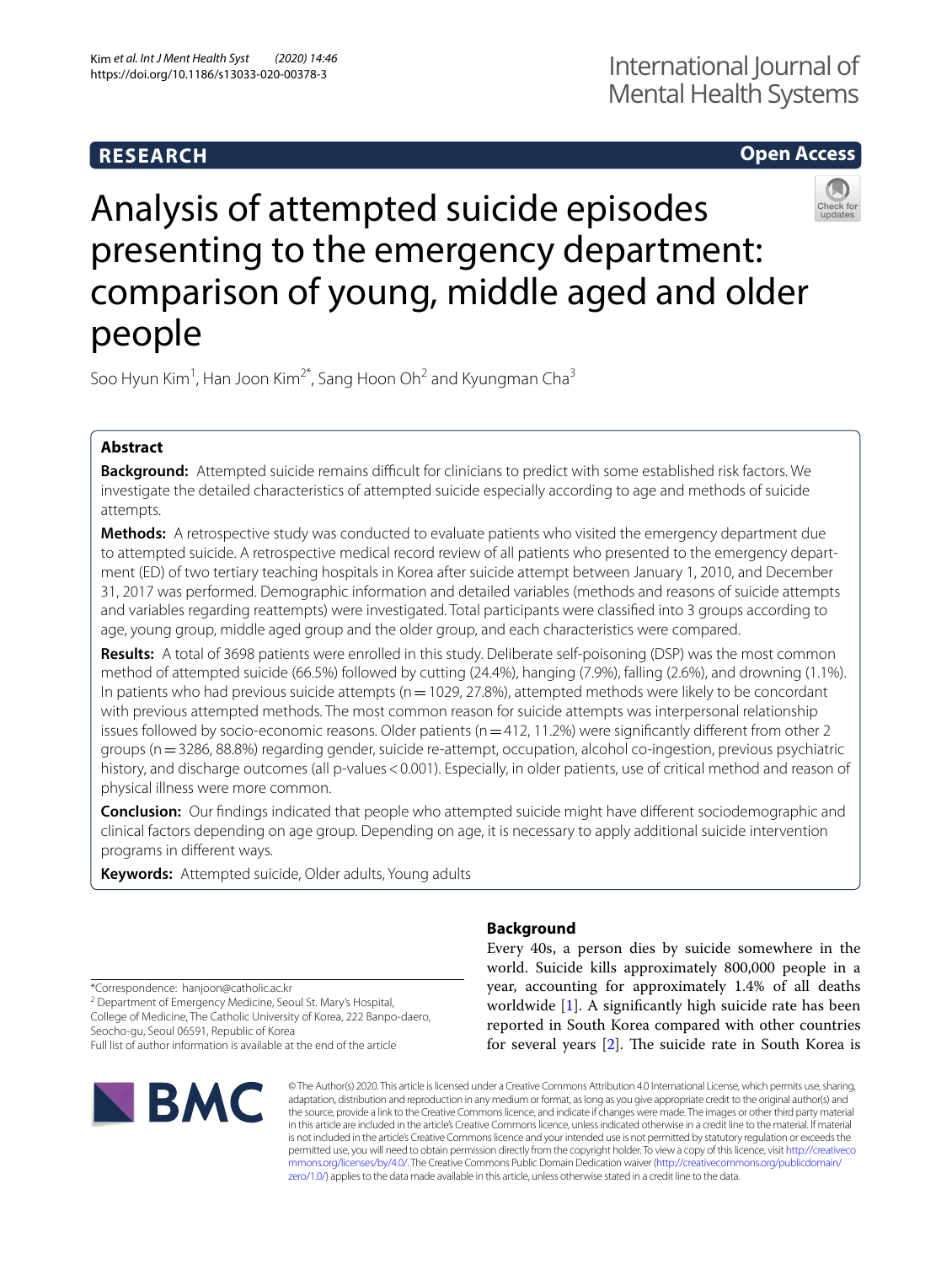the second highest among the Organization for Economic Co-Operation and Development (OECD) member countries at 25.8 deaths per 100,000 people, which is approximately 2.2 times higher than the OECD aver-age of 11.6 deaths per 100,000 people [\[3](#page-7-2)]. Thus, suicide prevention is a major public health issue in South Korea. Although national approaches are being taken to prevent suicide, suicide rates are steadily increasing. In addition, the suicide rate of the older population in South Korea is the highest among the 34 OECD countries [[4\]](#page-7-3). South Korea is now entering a rapidly aging society, and the older population is expected to increase to 20.8% by 2026 [[5\]](#page-7-4). Therefore, the high suicide rate among older adults has become an alarming public health issue in South Korea.

Many studies have focused on suicide prevention, but it is impossible to determine the most efective suicide prevention method. However, most researchers have identifed methods to prevent suicide, and targeting people who attempted suicide and helping them avoid repeated attempts are considered to be the most efective management strategies. Attempted suicide is the most powerful known risk factor for completed suicide  $[6-8]$  $[6-8]$  $[6-8]$ . According to a Swedish study, the rate of suicide among individuals in the year after a suicide attempt was approximately 100 fold higher than the corresponding suicide rate among age-and sex-matched community control individuals [\[9](#page-7-7)]. During the frst year after a suicide attempt, the risk for completed suicide varies from 0.8 to 3.0% for men and from 0.3 to 1.[9](#page-7-7)% for women  $[7, 9-11]$  $[7, 9-11]$ . Although common risk factors for suicidal behavior have been identifed, there are no factors to accurately predict who will be involved in or die from suicidal behavior [[12,](#page-7-10) [13](#page-7-11)].

In the present study, we focused on the epidemiological and socio-environmental factors that lead to attempted suicide. The main aim of this study was to investigate the potential risk factors associated with attempted suicide and the characteristics of patients based on age group. Our results could help to develop and refne strategies for preventing further suicide attempts and completed suicides.

#### **Materials and methods**

We retrospectively reviewed the medical records of attempted suicide patients who were treated at emergency departments (ED) of two sister hospitals between January 1, 2010 and December 31, 2017.

In South Korea, patient information on the cause of ED admission is immediately reported to the National Emergency Department Information System (NEDIS) records. If the cause of admission was deliberate self-harm, information on the method used for each attempted suicide was recorded as either poisoning, cutting or piercing, sufocation, hanging or choking, drowning or near drowning, using fre or heat, falling or jumping from a great height, other method, or unknown. All patients who had visited our ED after attempted suicides were included in the NEDIS records. To reduce missing data, we have supplemented as much data as possible through post management, outpatient clinic, consultation, and reviewing medical records.

We included all patients who presented with objective evidence of a suicide attempt, and we excluded patients who did not present with objective evidence of a suicide attempt. We assessed the patients' age, gender, history of suicide attempts, time interval between past suicide attempts, occupation, living condition (with or without family), alcohol co-ingestion, previous psychiatric history, reason for the suicide attempts and outcome. Additionally, patients who had previously attempted suicide were investigated to determine the previously selected method. When two or more methods were used as suicide attempts, duplication was investigated. In addition, if two or more reasons for suicide attempts were noted, duplication was investigated. Two emergency physicians independently reviewed the medical service records, medical records and psychiatric records. Any discrepancies were arbitrated by a third investigator.

In the present study, the overall characteristics of patients who attempted suicide and the diferences between young adults and the older were investigated. In addition, we investigated the time from the frst suicide attempt to the re-attempt for patients who reattempted suicide.

The distribution of patient characteristics is presented as either a percentage or the mean $\pm$  standard deviation. To compare the distribution of the characteristics between the two groups, we performed Student's t-tests to analyze continuous variables and Chi squared tests to analyze categorical variables. All statistical analyses were performed using SPSS 16 (SPSS, Chicago, IL), and diferences with a p-value < 0.05 were considered statistically signifcant. Especially for predicting re-attempt associated factor, logistic regression analysis was performed. all variables with a signifcance level of p < 0.05 in the univariate analysis were included in a multivariable logistic regression model, and the odds ratios (ORs) and 95% confdence intervals (CIs) were estimated.

The institutional review board of The Catholic University of Korea, Seoul Saint Mary's Hospital approved the study protocols prior to data analysis. Informed consent was waived given the retrospective nature of the study.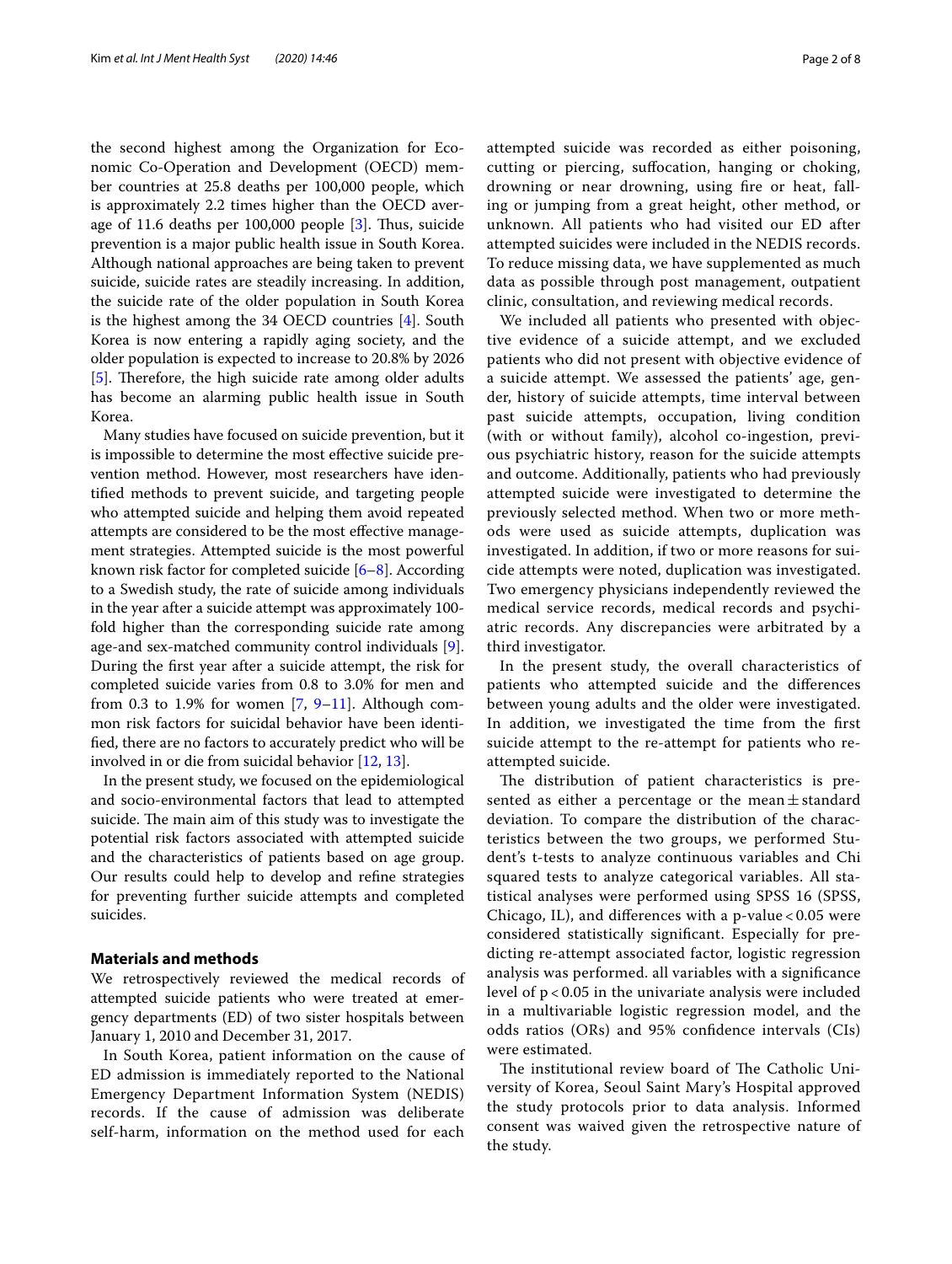### **Results**

During the study period, 3698 attempted suicide patients were admitted to the ED, constituting 0.34% of all ED visits. The characteristics of the patients are shown in Table [1](#page-2-0). Of these patients, 1266 (34.2%) were male and  $2432$  (65.8%) were female. The mean age of the patients was  $42.1 \pm 16.6$  years. Among the patients who attempted suicide, twenties were the most. And the younger, the higher the proportion of female among those who attempted suicide, and the older, the higher the pro-portion of male (Fig. [1\)](#page-2-1). The most common method of attempted suicide was deliberate self-poisoning (DSP) (66.5%), followed by cutting (24.4%), hanging (7.9%), falling  $(2.6\%)$  $(2.6\%)$  $(2.6\%)$ , and drowning  $(1.1\%)$ . In Fig. 2, we investigate the methods in which suicide attempts were made

<span id="page-2-0"></span>

| Table 1 Prevalence                                       | οf | attempted | suicide |
|----------------------------------------------------------|----|-----------|---------|
| by sociodemographic and clinical variable ( $n = 3698$ ) |    |           |         |

|                              | n               | %    |
|------------------------------|-----------------|------|
| Gender                       |                 |      |
| Male                         | 1266            | 34.2 |
| Female                       | 2432            | 65.8 |
| Age, mean $\pm$ SD, years    | $42.1 \pm 16.6$ |      |
| $-19$                        | 97              | 2.6  |
| $20 - 29$                    | 901             | 24.4 |
| $30 - 39$                    | 806             | 21.8 |
| $40 - 49$                    | 807             | 21.8 |
| $50 - 59$                    | 532             | 14.4 |
| $60 - 69$                    | 245             | 6.6  |
| $70 - 79$                    | 201             | 5.4  |
| $80 -$                       | 109             | 2.9  |
| Re-attempt                   | 1029            | 27.8 |
| Occupation                   |                 |      |
| Unemployed                   | 1358            | 36.7 |
| Employed (including student) | 1420            | 38.4 |
| Housewife                    | 920             | 24.9 |
| Living condition             |                 |      |
| No family                    | 544             | 14.7 |
| Family                       | 3154            | 85.3 |
| Alcohol co-ingestion         | 1554            | 42.0 |
| Previous psychiatric history | 1641            | 44.4 |
| Suicide attempt method       |                 |      |
| Poisoning                    | 2461            | 66.5 |
| Cutting                      | 904             | 24.4 |
| Drowning                     | 41              | 1.1  |
| Falling                      | 96              | 2.6  |
| Hanging                      | 292             | 7.9  |
| Other methods                | 12              | 0.3  |
| Psychiatric interview        | 2439            | 66.0 |
| In-hospital mortality        | 218             | 5.9  |



by age group. Cuttings account for a larger proportion of younger patients, while the proportion of DSP increases with age. In the case of older adults, the proportion of hanging is higher than that of younger people.

<span id="page-2-1"></span>**Fig. 1** Number of patients by age group between male and female

Age groups

The study population's reasons for suicide attempts are shown in Table [2](#page-3-0). Interpersonal relationship issues (51.8%) were the most common reasons. Of these patients, the most common type of interpersonal relationship issue was couple confict (32.3%). Especially, there were signifcantly diferences between the older people and the others in couple confict. And fnancial stress was signifcantly highest in middle aged group  $(p<0.001)$ . While that, the physical illness is the most common in the older group significantly  $(p < 0.001)$ . Among social issues, fnancial stress was the most common reason for suicide attempts.

Among the patients with repeated suicide attempt  $(n=1029, 27.8%)$ , the incidence of repeated suicide attempt within one, two to three, four to six, and seven to twelve months was 18%, 7%, 7% and 20%, respectively. Of the patients who visited the ED due to suicide attempts,

<span id="page-2-2"></span>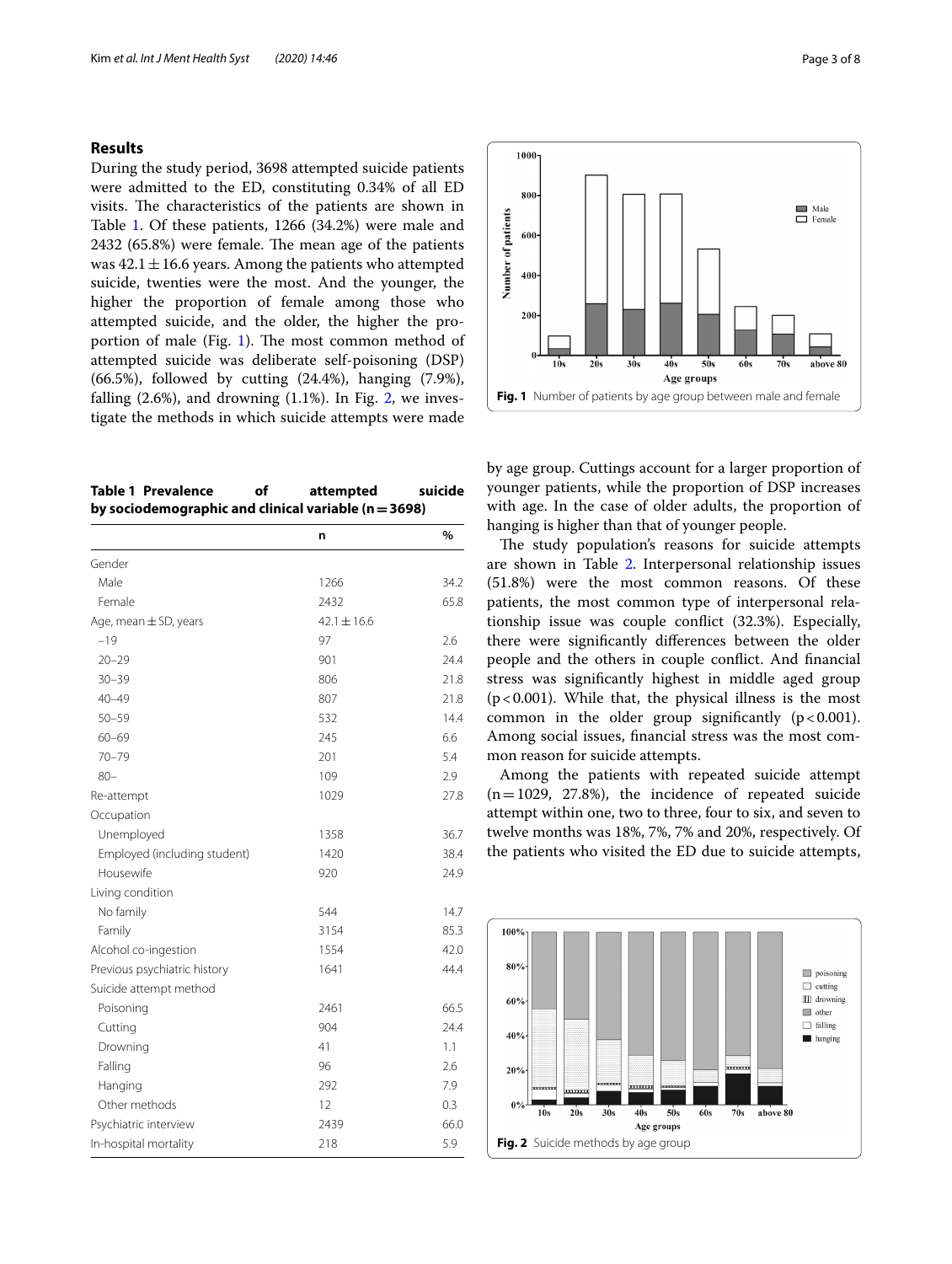| <b>Reasons</b>                        | Total ( $N = 3698$ ) | Older ( $N = 412$ ) | Middle aged<br>$(N = 1777)$ | Young ( $N = 1509$ ) | р       |
|---------------------------------------|----------------------|---------------------|-----------------------------|----------------------|---------|
| Interpersonal relationship issues     |                      |                     |                             |                      |         |
| a. Couple conflicts                   | 1193 (32.3)          | 55 (13.3)           | 621 (34.9)                  | 517 (34.3)           | < 0.001 |
| b. Family conflicts                   | 548 (14.8)           | 57 (13.8)           | 268 (15.1)                  | 223 (14.8)           | 0.813   |
| c. Others                             | 175(4.7)             | 9(2.2)              | 77(4.3)                     | 89 (5.9)             | 0.004   |
| Social issues                         |                      |                     |                             |                      |         |
| a. Job loss                           | 87(2.4)              | 8(1.9)              | 33(1.9)                     | 46(3.0)              | 0.068   |
| b. Financial stress                   | 499 (13.5)           | 35(8.5)             | 323 (18.2)                  | 141(9.3)             | < 0.001 |
| c. Work stress                        | 170(4.6)             | 0(0.0)              | 67(3.8)                     | 103(6.8)             | < 0.001 |
| d. Legal academic stress              | 42(1.1)              | 3(0.7)              | 27(1.5)                     | 12(0.8)              | 0.106   |
| Psychiatric illness                   |                      |                     |                             |                      |         |
| a. Mood disorder: depressive, bipolar | 356 (9.6)            | 39(9.5)             | 156 (8.8)                   | 161(10.7)            | 0.186   |
| b. Adjustment disorder                | 3(0.1)               | 0(0.0)              | 2(0.1)                      | 1(0.1)               | 0.744   |
| c. Schizophrenia, other psychotic dis | 119(3.2)             | 7(1.7)              | 55(3.1)                     | 57(3.8)              | 0.098   |
| d. Anxiety disorder                   | 16(0.4)              | 1(0.2)              | 9(0.5)                      | 6(0.4)               | 0.736   |
| e. Panic disorder                     | 14(0.4)              | 0(0.0)              | 5(0.3)                      | 9(0.6)               | 0.142   |
| f. Substance-related                  | 83(2.2)              | 10(2.4)             | 54(3.0)                     | 19(1.3)              | 0.003   |
| g. Personality disorder               | 31(0.8)              | 1(0.2)              | 6(0.3)                      | 24(1.6)              | < 0.001 |
| Physical illness                      |                      |                     |                             |                      |         |
| a. Oneself                            | 275(7.4)             | 149 (36.2)          | 107(6.0)                    | 19(1.3)              | < 0.001 |
| b. Others                             | 68(1.8)              | 22(5.3)             | 34(1.9)                     | 12(0.8)              | < 0.001 |
| Death of acquaintance                 |                      |                     |                             |                      |         |
| a. Spouse                             | 28(0.8)              | 17(4.1)             | 9(0.5)                      | 2(0.1)               | < 0.001 |
| b. Family                             | 54(1.5)              | 4(1.0)              | 23(1.3)                     | 27(1.8)              | 0.339   |
| c. Others                             | 18(0.5)              | 0(0.0)              | 8(0.5)                      | 10(0.7)              | 0.220   |

## <span id="page-3-0"></span>**Table 2 Reasons for suicide attempts**

Parentheses indicate percentage



<span id="page-3-1"></span>52% of the patients repeated suicide attempt within one year (Fig. [3](#page-3-1)).

The previous suicide attempt methods used by the patients with repeated suicide attempts are shown in Table [3](#page-4-0). The common previous suicide attempt method was DSP (48.4%) and cutting (40.1%). Attempted suicide methods were likely to use previous attempted methods. In the DSP group ( $n=659$ ), the most common previously used method was DSP ( $n=502$ , 62.8%), and the second most common was cutting  $(n=214, 26.8\%)$ . In the cutting group ( $n=306$ ), the most common previously used method was cutting  $(n=249, 72.8%)$ , and the second most common was DSP ( $n=64$ , 18.7%). But in critical methods, such as drowning, falling and hanging, Cutting and DSP have been attempt more before than using the same previous method.

Table [4](#page-4-1) shows the results of comparing the factors related to suicide attempts by distinguishing young, middle aged adults from older people. Gender, suicide re-attempt, occupation, alcohol co-ingestion, previous psychiatric history, and methods of suicide attempt were significantly different among the groups  $(p < 0.001)$ . Hanging was the most common suicide method in the older group (14.8% vs. 8.0%, 5.9%, respectively), while cutting was the most in young people. And the hospital death rate was signifcantly higher in older patients than the young and middle aged group  $(p < 0.001)$ .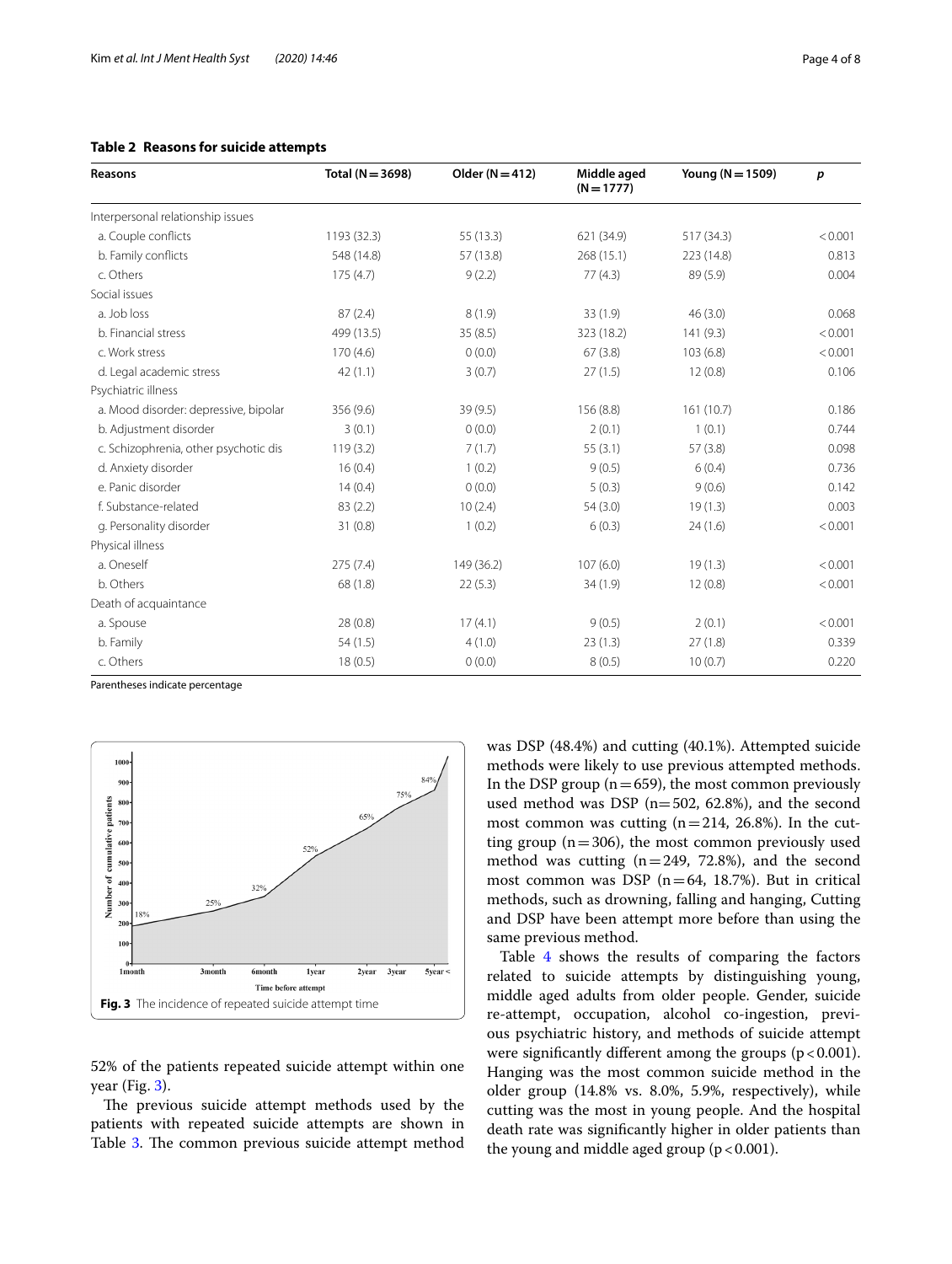| Re-attempt method ( $N = 1029$ ) | Poisoning  | Cutting    | <b>Drowning</b> | <b>Falling</b> | Hanging   | <b>Others</b> |
|----------------------------------|------------|------------|-----------------|----------------|-----------|---------------|
|                                  | $N = 659$  | $N = 306$  | $N = 5$         | $N = 19$       | $N = 36$  | $N = 4$       |
| Previous methods                 |            |            |                 |                |           |               |
| Poisoning (n = 593, 48.4%)       | 502 (62.8) | 64 (18.7)  | 1(16.7)         | 5(19.2)        | 20(41.7)  | 1(25.0)       |
| Cutting ( $n = 492, 40.1\%$ )    | 214(26.8)  | 249 (72.8) | 4(66.7)         | 12 (46.2)      | 12 (25.0) | 1(25.0)       |
| Drowning ( $n = 12, 1.0\%$ )     | 8(1.0)     | 3(0.9)     | 0(0.0)          | (3.8)          | 0(0.0)    | 0(0.0)        |
| Falling ( $n = 37, 3.0\%$ )      | 20(2.5)    | 9(2.6)     | 1(16.7)         | 4(15.4)        | 3(6.3)    | 0(0.0)        |
| Hanging ( $n = 77, 6.3\%$ )      | 48(6.0)    | 13(3.8)    | 0(0.0)          | 4(15.4)        | 12(25.0)  | 0(0.0)        |
| Other ( $n = 15, 1.2\%$ )        | 8(1.0)     | 4(1.2)     | 0(0.0)          | 0(0.0)         | 1(2.1)    | 2(50.0)       |

<span id="page-4-0"></span>**Table 3 The previous suicide attempt methods used by the patients with repeated suicide attempts**

Parentheses indicate percentage

#### <span id="page-4-1"></span>**Table 4 Comparison of characteristics between young, middle aged and older people groups. (N=3698)**

|                              | Older          | Middle aged    | Young          | $\boldsymbol{p}$ |
|------------------------------|----------------|----------------|----------------|------------------|
|                              | $n = 412$      | $n = 1777$     | $n = 1509$     |                  |
| Gender                       |                |                |                | < 0.001          |
| Male                         | 207 (50.2)     | 626 (35.2)     | 433 (28.7)     |                  |
| Female                       | 205 (49.8)     | 1151 (64.8)    | 1076 (71.3)    |                  |
| Age, mean SD                 | $75.2 \pm 6.8$ | $47.5 \pm 7.5$ | $26.7 \pm 5.0$ | < 0.001          |
| Re-attempt                   | 55 (13.3)      | 433 (24.4)     | 541 (35.9)     | < 0.001          |
| Occupation                   |                |                |                | < 0.001          |
| Unemployed                   | 329 (79.9)     | 411 (23.1)     | 618(41.0)      |                  |
| Employed(including student)  | 34(8.3)        | 669 (37.6)     | 717 (47.5)     |                  |
| Housewife                    | 49 (11.9)      | 697 (39.2)     | 174(11.5)      |                  |
| Living condition             |                |                |                | 0.860            |
| No family                    | 57 (13.8)      | 262 (14.7)     | 225 (14.9)     |                  |
| Family                       | 355 (86.2)     | 1515 (85.3)    | 1284 (85.1)    |                  |
| Alcohol co-ingestion         | 88 (21.4)      | 819 (46.1)     | 647 (42.9)     | < 0.001          |
| Previous psychiatric history | 130 (31.6)     | 778 (43.8)     | 733 (48.6)     | < 0.001          |
| Suicide attempt method       |                |                |                |                  |
| Poisoning                    | 314 (76.2)     | 1312 (73.8)    | 835 (55.3)     | < 0.001          |
| Cutting                      | 30(7.3)        | 293 (16.5)     | 581 (38.5)     | < 0.001          |
| Drowning                     | 3(0.7)         | 21(1.2)        | 17(1.1)        | 0.728            |
| Falling                      | 8(1.9)         | 36(2.0)        | 52(3.4)        | 0.026            |
| Hanging                      | 61(14.8)       | 142(8.0)       | 89 (5.9)       | < 0.001          |
| Other methods                | 0(0.0)         | 8(0.5)         | 4(0.3)         | 0.305            |
| Psychiatric interview        | 271 (65.8)     | 1199 (67.5)    | 969 (64.2)     | 0.145            |
| In-hospital mortality        | 73 (17.7)      | 93 (5.2)       | 52(3.4)        | < 0.001          |

Parentheses indicate percentage

In multivariate regression analysis revealed a significant association between re-attempts and age groups (aOR: 3.04 and 1.77, young and middle aged group compared with older group, respectively) and a previous psychiatric history (OR: 5.65, 95% CI 4.79–6.66, p < 0.001) (Table [5\)](#page-5-0).

## **Discussion**

In the present study, we sought to summarize detailed characteristics of attempted suicide according to age and methods of suicide attempts. The general findings of the patients who presented to our ED after attempted suicide were as follows: attempted suicide was more prevalent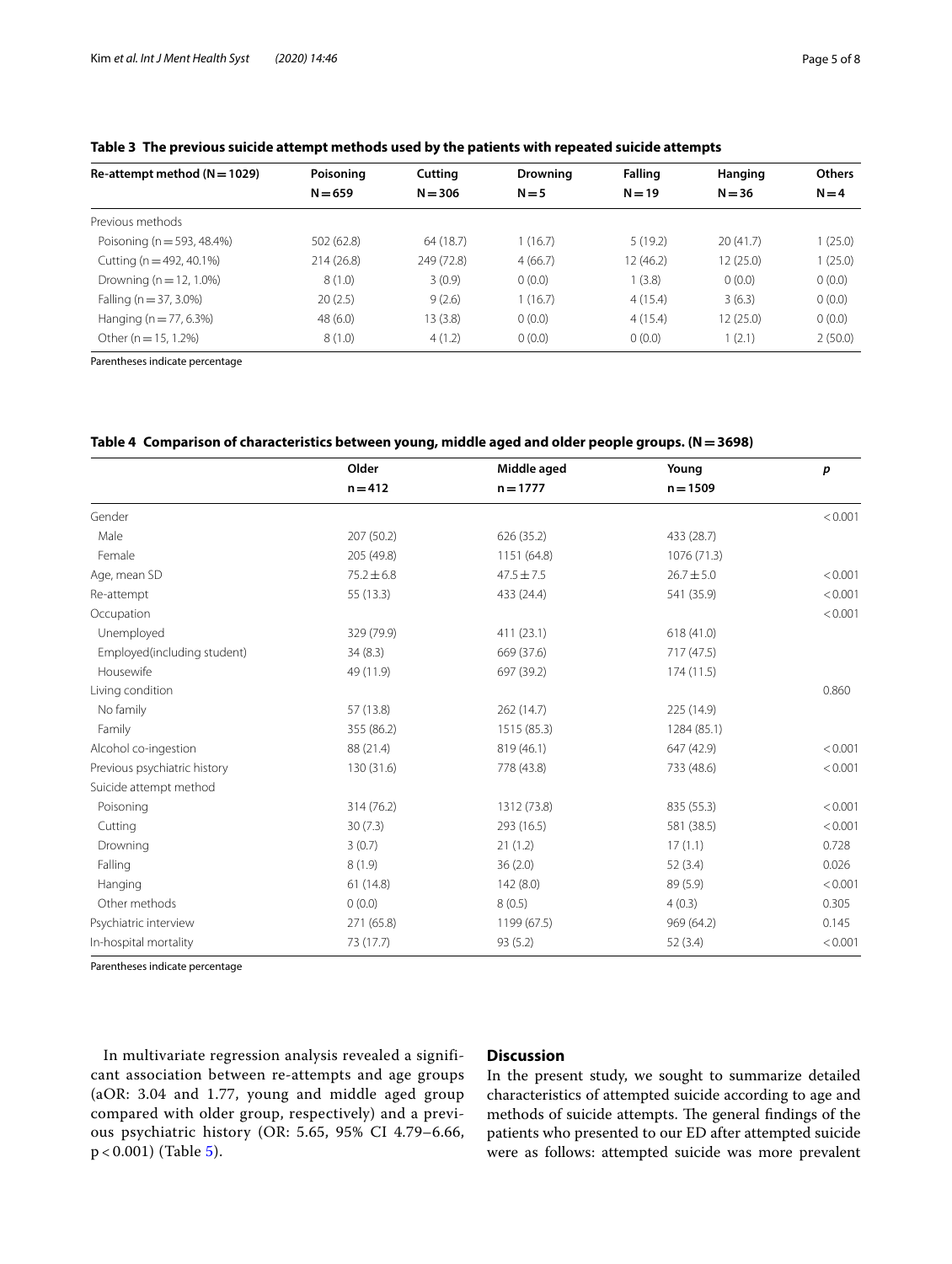|                              | Univariate          |         | <b>Multivariate</b> |         |  |
|------------------------------|---------------------|---------|---------------------|---------|--|
|                              | OR (95% CI)         | p       | aOR (95% CI)        | p       |  |
| Female                       | $1.53(1.31 - 1.80)$ | < 0.001 | $1.15(0.97 - 1.37)$ | 0.106   |  |
| Age group                    |                     |         |                     |         |  |
| Young people                 | $3.63(2.68 - 4.91)$ | < 0.001 | $3.04(2.21 - 4.19)$ | < 0.001 |  |
| Middle aged people           | $2.09(1.54 - 2.83)$ | < 0.001 | $1.77(1.28 - 2.44)$ | < 0.001 |  |
| Older people                 | Reference           |         |                     |         |  |
| Unemployed                   | $1.02(0.88 - 1.18)$ | 0.754   |                     |         |  |
| Living without family        | $1.17(0.96 - 1.43)$ | 0.106   |                     |         |  |
| Previous psychiatric history | $5.89(5.01 - 6.92)$ | < 0.001 | 5.65 (4.79 - 6.66)  | < 0.001 |  |
| Suicide attempt method       |                     |         |                     |         |  |
| Poisoning                    | $0.92(0.75 - 1.12)$ | 0.423   |                     |         |  |
| Cutting                      | $0.92(0.74 - 1.14)$ | 0.456   |                     |         |  |
| Drowning                     | $0.23(0.30 - 1.82)$ | 0.166   |                     |         |  |
| Falling                      | $1.41(0.71 - 2.78)$ | 0.321   |                     |         |  |
| Hanging                      | $1.03(0.63 - 1.71)$ | 0.883   |                     |         |  |

<span id="page-5-0"></span>**Table 5 Univariate and multivariate logistic regression analysis for predicting re-attempt events**

*OR* odds ratio, *CI* confdence interval, *aOR* adjusted odds ratio

in females (especially in young adults), the most common method of attempted suicide was deliberate selfpoisoning, repeated suicide attempts were noted in 27.8% (of which 52% were within one year), and interpersonal relationship issues (51.8%) were the most common reasons (physical illness was most common reason in older individuals).

Regarding gender diferences, women attempted suicide more frequently than men. However, the suicide attempt rates do not difer among people who are 65 years or older; this result consistent with previous fndings [[14\]](#page-7-12). Regarding the methods of suicide attempt, DSP was the most common in all ages as described in previous studies  $[15, 16]$  $[15, 16]$  $[15, 16]$  $[15, 16]$ . The higher the age, the higher the rate of attempting suicide with DSP. In contrast, the younger the age, the more often the suicide attempt was made by cutting.

Among patients presenting with suicide attempts, the incidence of a previous suicide attempt was 27.8% (Table [1](#page-2-0)), and approximately 14.5% of patients who attempt suicide make a second attempt during the following year. These findings are similar to the findings of a previous report [[17\]](#page-7-15). Respectively, in the case of poisoning, 62.8% and in the case of cutting, 72.8% attempted suicide attempt by the same method. Only 5.8% of patients with a previous suicide attempt that involved cutting re-attempted suicide by hanging, drowning, and falling. However, these methods are less common but are classifed as high lethality methods and have a high risk of completed suicide [[18,](#page-7-16) [19\]](#page-7-17). In addition, a large proportion of patients who attempted suicide by cutting are discharged without undergoing a psychiatric interview because they do not wait for a psychiatric consultation after their wounds have been treated [[20](#page-7-18)]. According to a report by Hickey et al., patients who have not received a psychiatric assessment may be at a greater risk of further attempted suicide and completed suicide compared with patients who undergo psychiatric assessment  $[21]$  $[21]$ . Therefore, a multidisciplinary team that includes a psychiatrist should assess patients who visit an ED after an attempted suicide by cutting.

Interpersonal relationship issues, especially couple conficts were the most common cause of suicide attempt in young and middle aged people, while physical illness was cited as the most common reason in older people. And in meddle aged people the fnancial stress was revealed the more reason of suicide compared the other groups. This shows that diferent age groups have diferent reasons for suicide attempts, so it is thought that access to patients who have visited the hospital for suicide attempt be different. For example, it would be helpful for middle aged people to come up with measures for socioeconomic support, while for older people, policies such as continuing mental support through psychiatric connections will be needed to prevent depression in patients who are physically ill. Issues surrounding physical illnesses, such as physical symptom burden, functional disability, social efects of a handicap, and receiving a diagnosis of critical illness, have been repeatedly reported to be associated with suicidal thoughts and behaviors [[22–](#page-7-20)[24\]](#page-7-21). Physical illness has been assumed to be a strong risk factor for older adults suicide in previous studies, and its association with suicide ideation and attempts remained signifcant even after correction for mental illness as its likely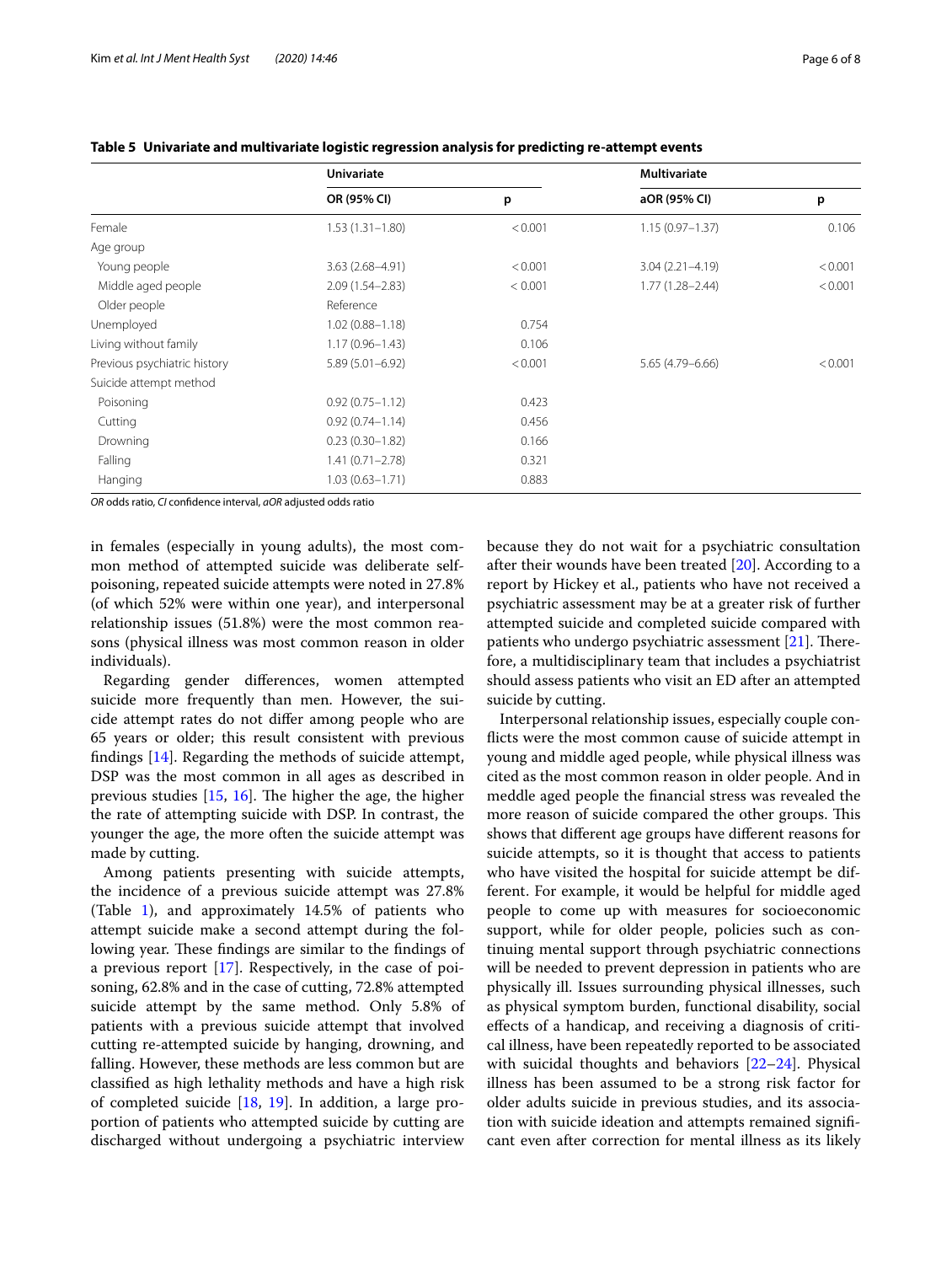consequence [\[25](#page-7-22)[–27\]](#page-7-23). Although psychological aspects are important in the treatment of suicide patients, more attention should be paid to the underlying physical causes of attempted suicide especially in older adults. To prevent suicide attempts in the older population, we must actively investigate suicidal thoughts and depression in patients with physical illnesses in the primary care settings.

Comparing young adults and older patients, diferences in gender, suicide re-attempt, alcohol co-ingestion, previous psychiatric history, methods of suicide attempts and outcomes are noted. Regarding outcomes, the mortality rate of older patients after admission was signifcantly higher than that of young adults. This finding might be partially explained not only by their higher physical vulnerability but also by their higher suicide intent. According to a report by Kato et al., older patients are less likely to be found and rescued compared with young adults, possibly leading to serious medical conditions and resulting in a higher risk of death and longer stay in the hospital, particularly in the ICU  $[28]$  $[28]$ . In addition, our results show that signifcantly more patients in the older group had attempted suicide by high lethality methods, such as hanging. Therefore, to prevent suicide attempts or suicide of the older adults, it is important for the primary care physician to identify the suicidal ideation, and psychiatric treatment should be immediately provided. As the results of the screening program for depression in the older adults showed that suicide was efectively reduced, a social system that can recognize the risk factors of suicide attempt or suicide seems to be important [\[29\]](#page-7-25).

In this study, the previous psychiatric history was the most powerful risk factor for re-attempts. And the younger the patients compared to the older patients, the more likely they were to re-attempts. However, the previous suicide attempt method was not associated with reattempts. These results will help us to find an adequate suicide prevention strategy.

There are several limitations to our study. First, the data are restricted to two tertiary hospitals in Seoul and Gyeongido, South Korea. This region may not be representative of the entire country. Furthermore, patients who re-attempt suicide may have visited another hospital for a previous attempt. Multicenter trials are needed to identify more generalizable risk factors and acquire more accurate data. Second, several known risk factors associated with attempted suicide could not be obtained; certain factors could be more specifc. Alcohol dependence, low socioeconomic status, low educational level, unmarried status, traumatic or abusive experiences during childhood, and emotions (i.e., intense feelings of despair, the loss of one's sense of social relevance and the meaning of one's existence) are all risk factors for suicide attempt and re-attempts  $[30-32]$  $[30-32]$ . And this study was

cross-sectional analysis, so does not allow drawing causal conclusions. These factors should be evaluated in further studies.

Nevertheless, this study included large samples considering the population of the city and the study period, so the data are expected to reveal some degree of suicide attempts in the region. Prospective cohort design studies are needed to minimize participant loss and study various factors.

#### **Conclusion**

This study attempted to provide information on the characteristics of adult suicide attempters in South Korea. Knowledge of the risk factors associated with attempted suicide can help identify the populations who are exposed to injury or death by suicide attempts. Findings from this study indicate that people who attempt suicide may have diferent sociodemographic and clinical factors depending on age group. In particular, the reason and method for attempting suicide in the older people were quite diferent compared with young or middle aged people. Thus, a tailored suicide intervention program for each age group is needed. In future studies, it is necessary to examine the efects of interventions that target these risk factors to reduce attempted suicide and suicide.

#### **Abbreviations**

ED: Emergency department; DSP: Deliberate self-poisoning; OECD: Organization for Economic Co-Operation and Development; NEDIS: National Emergency Department Information System.

#### **Authors' contributions**

SHK contributed to the study design, data interpretation, and writing of the manuscript. HJK contributed to the study conception, primary investigator role, and revising of the manuscript. SHO and KC contributed to patient enrollment, statistical analysis, and helped to draft the manuscript. All authors read and approved the fnal manuscript.

#### **Funding**

Not applicable.

#### **Availability of data and materials**

The datasets used and/or analysed during the current study are available from the corresponding author on reasonable request.

#### **Ethics approval and consent to participate**

The institutional review board of The Catholic University of Korea, Seoul Saint Mary's Hospital approved the study protocols prior to data analysis. Informed consent was waived given the retrospective nature of the study.

#### **Consent for publication**

Not applicable.

#### **Competing interests**

The authors declare that they have no competing interests.

#### **Author details**

<sup>1</sup> Department of Emergency Medicine, Eunpyeong St. Mary's Hospital, College of Medicine, The Catholic University of Korea, Seoul, Republic of Korea.<br><sup>2</sup> Department of Emergency Medicine, Seoul St. Mary's Hospital, College of Medicine, The Catholic University of Korea, 222 Banpo-daero, Seocho-gu,